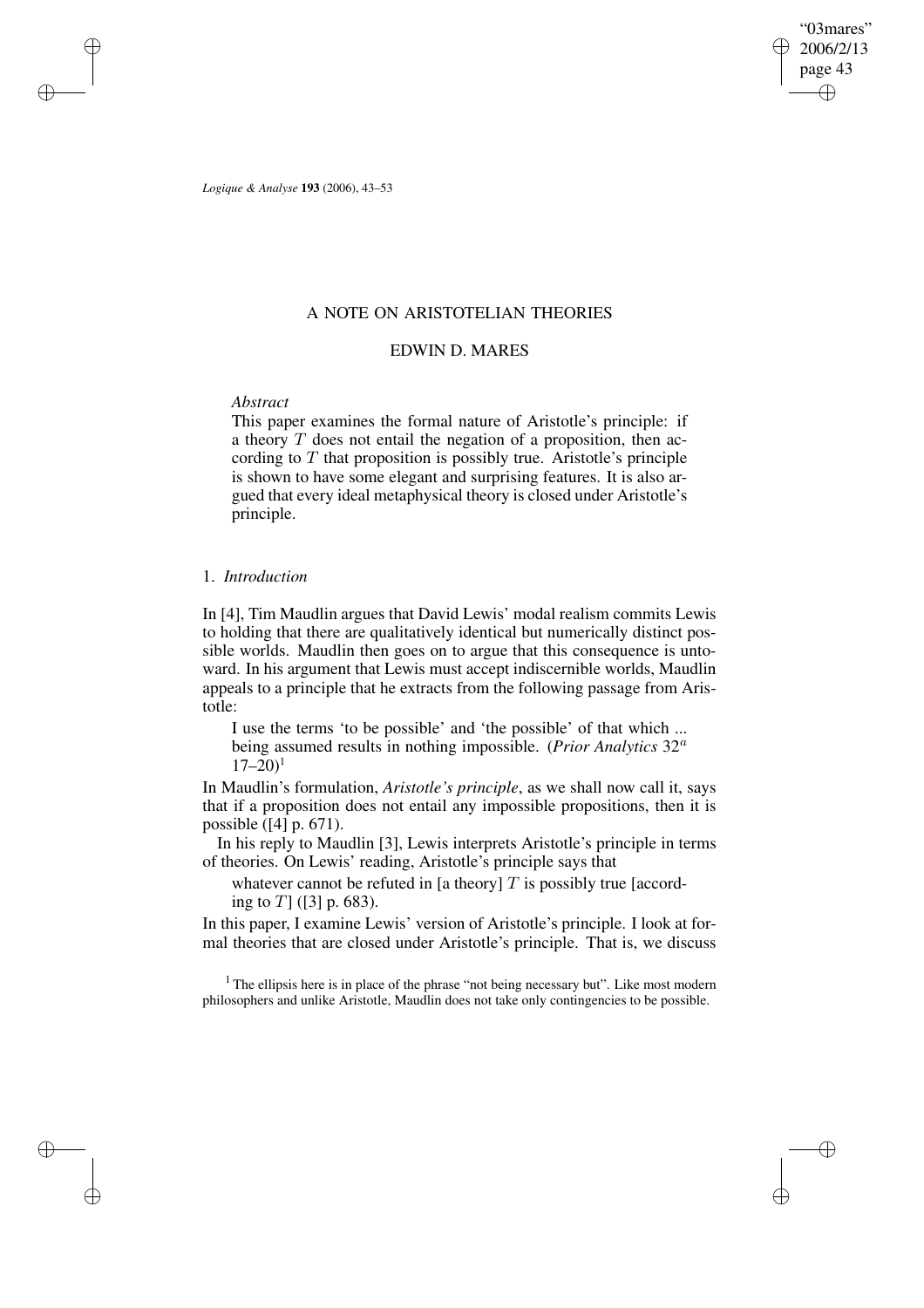✐

### 44 EDWIN D. MARES

theories  $T$  of the language of modal logic that satisfy the following rule:

$$
\frac{\neg A \notin T}{\Diamond A \in T}
$$
 (AP).

Theories that satisfy AP are said to be *Aristotelian* and are called "A theories".

It is not the aim of the present paper to adjudicate the debate between Maudlin and Lewis, nor do I make it my business to engage in Aristotle scholarship. Rather, I think that AP is interesting in ways that Maudlin and Lewis do not acknowledge. In this paper, I undertake a purely formal examination of AP with the aim of showing that every *ideal* metaphysical theory must be Aristotelian. A metaphysical theory, as I use the term here, is not about the contingent features of the world, but is about the nature of all possible worlds. Accordingly, 'necessity' and 'possibility' as they are used in metaphysical theories are supposed to be universal and existential quantifiers over the set of all metaphysically possible worlds. I show that every complete metaphysical theory (in a sense specified below) of a set of possible worlds is Aristotelian. Moreover, in the "natural" model of any Aristotelian theory — based on the set of its maximal consistent extensions — its modal operators act as unrestricted quantifiers over worlds. In fact, we will see that given any possible worlds model of an Aristotelian theory, we can convert it into a model in which the modal operators are unrestricted quantifiers over the set of worlds, and the resulting model validates the same set of formulae as the original model.

## 2. *Language, Schemes, and Logics*

We begin by covering some very familiar ground. Since the theories that we are talking about are modal theories, we need to know of which modal logics that are theories. The logics that will concern us are the base normal logic K and its extensions KT, K4, K5, and S5 ( $=$  KT45  $=$  KT5).

Before we can set out the logics formally, we need a formal language. Our language has propositional variables, parentheses, the binary connective ⊃ (the material conditional), and the unary connective  $\Box$  (necessity), and the zero-place connective  $\perp$  (the falsum). We use the standard formation rules. We also utilize the usual defined connectives:  $\neg A =_{df} A \supset \bot$ ;  $A \wedge B =_{df} \neg(A \supset \neg B); A \vee B =_{df} \neg A \supset B; \Diamond A =_{df} \neg \Box \neg A.$ 

We take a logic to be identical to the set of its theorems. Thus, K is the smallest set of formulae such that it contains all substitution instances of PC tautologies, all instances of the scheme K ( $\Box(A \supset B) \supset (\Box A \supset \Box B)$ ), and

✐

✐

✐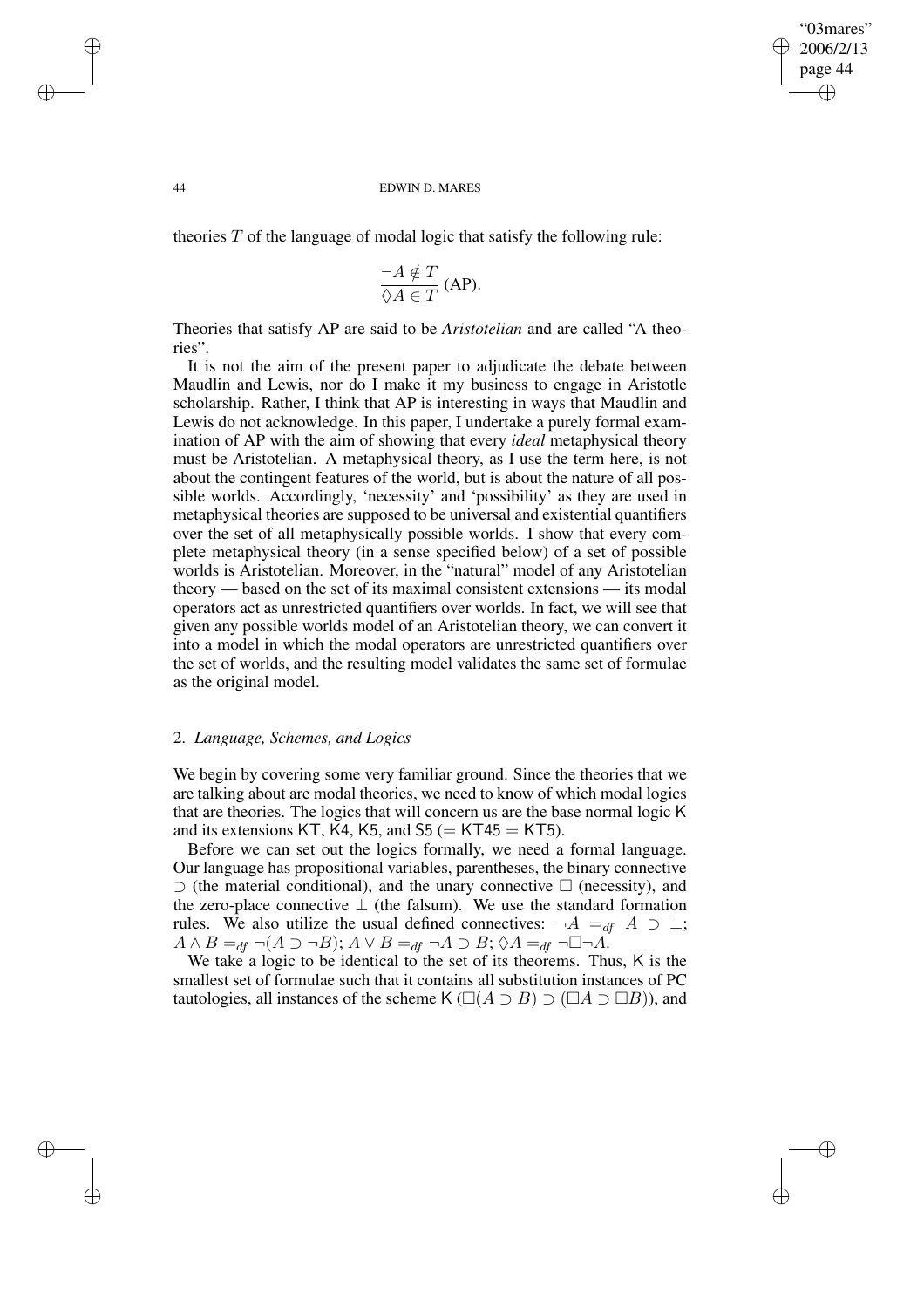✐

### A NOTE ON ARISTOTELIAN THEORIES 45

is closed under the rules

 $A \supset B$ A  $\frac{1}{B}$  (MP) A  $\frac{A}{\Box A}$  (N).

and

✐

✐

✐

✐

We will use the following fact about  $K$ <sup>2</sup>

*Lemma*  $I: \vdash_{\mathsf{K}} (\Box A \land \Diamond B) \supset \Diamond (A \land B).$ 

*Proof.*

1. 
$$
\Box(A \supset \neg B) \supset (\Box A \supset \Box \neg B)
$$
  
\n2.  $\neg(\Box A \supset \Box \neg B) \supset \neg \Box(A \supset \neg B)$   
\n3.  $(\Box A \land \neg \Box \neg B) \supset \neg \Box \neg (A \land \neg \neg B)$   
\n4.  $(\Box A \land \Diamond B) \supset \Diamond(A \land B)$   
\n5.  $\Diamond(A \land B)$   
\n6.  $\Diamond B \cap C$ 

 $\Box$ 

The logics that we use are created by adding all instances of some or all of the following schemes to K and closing under MP and N. We include also variations on each scheme that are easily proved from the scheme by principles of PC, which variations we use in our argument.

| Name   Scheme | Variation |
|---------------|-----------|
|               |           |
|               |           |
|               |           |

The logics KT, K4, and K5 result from the addition of T, 4, and 5 to K respectively. The logic S5 plays a special role in our discussion. It is the logic that results from adding all of these schemes to K, although the addition of 4 is redundant.

## 3. *Theories*

Theories are defined in terms of consequence relations. For a logic  $S$ , we define the consequence relation  $\vdash_S$  such that for a set of formulae  $\Gamma$ ,  $\Gamma \vdash_S B$ 

 $2$  We also tacitly appeal throughout this paper to the fact that in the logics concerned we can replace probably equivalent formulae for one another in any context.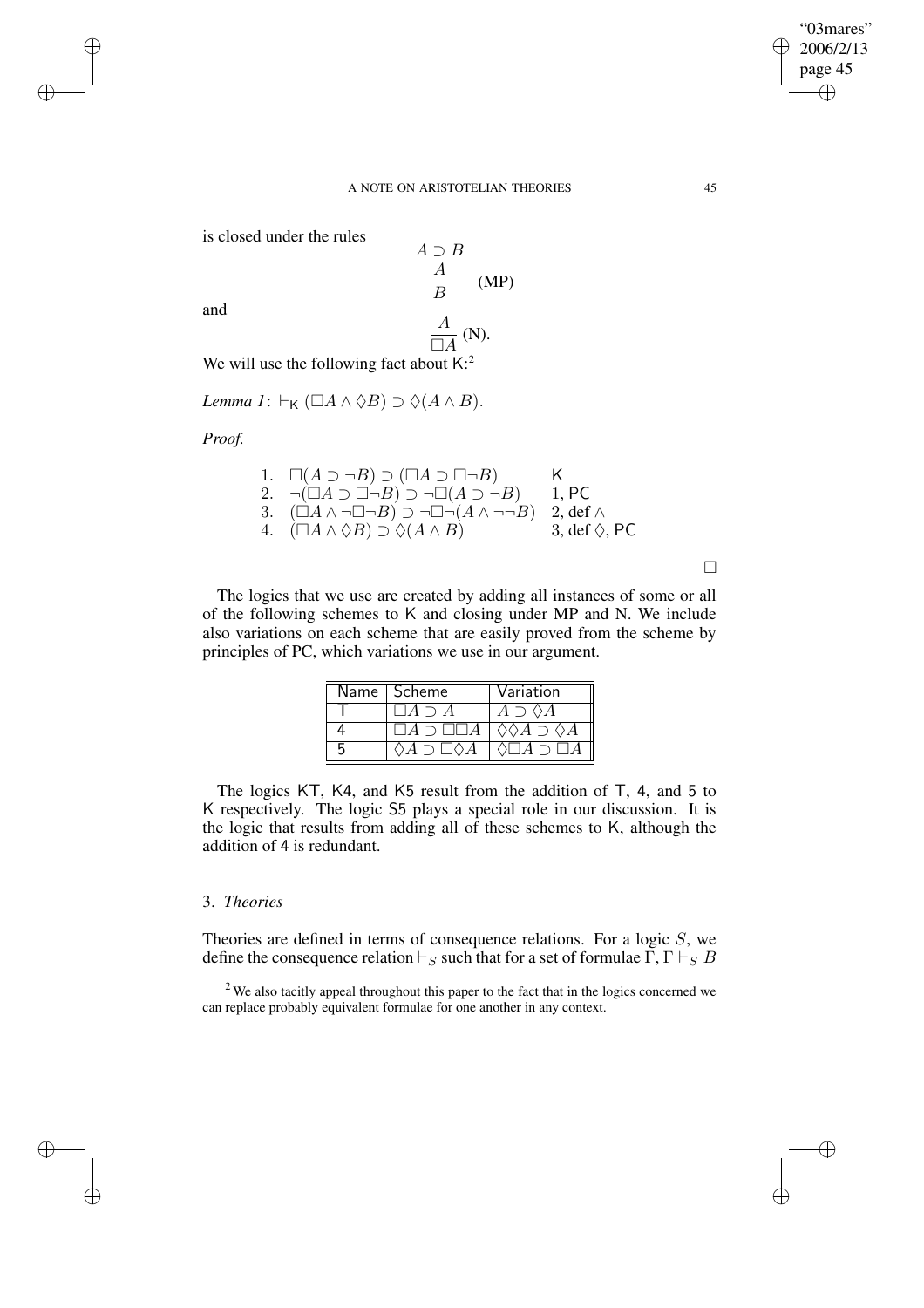✐

### 46 EDWIN D. MARES

if and only if there are  $A_1, ..., A_n$  in  $\Gamma$  (for some  $n \in \omega$ ) such that it is a theorem of S that  $(A_1 \wedge ... \wedge A_n) \supset B$ .  $\Gamma$  is a *theory* of S if and only if, for all formulae B such that  $\Gamma \vdash_S B$ ,  $B \in \Gamma$ , that is,  $\Gamma$  is closed under the consequence relation for S.

For the logics that we are considering here, every theory of S contains all the theorems of  $S$ . Now let  $S$  be one of the logics that results by adding zero or more of the schemes listed above to K. It is clear that it is equivalent to say that  $\Gamma$  is an S theory and that it is a K theory that contains all the theorems of S.

We use the standard definitions of S-consistency and maximality. A set of formulae  $\Gamma$  is said to be *S*-inconsistent if  $\Gamma \vdash_S \bot$ .  $\Gamma$  is *S*-consistent otherwise. Γ is said to be *maximal* if and only if for all formulae A either  $A \in \Gamma$  or  $\neg A \in \Gamma$ . It is easily shown that every maximal S-consistent set of formulae is a theory (although the converse is not true).

We will make heavy use in our argument of Lindenbaum's extension lemma, viz.:

# *Lemma 2*: (Lindenbaum) *Let* Γ *be an* S*-consistent set of formulae. Then there is a maximal* S*-consistent set of formulae containing* Γ*.*

It is an easy corollary of Lindenbaum's lemma that every S-consistent S-theory is the intersection of its maximal S-consistent extensions. For suppose that T is an S-theory and that  $A \notin S$ . Then  $T, \neg A \nvdash \bot$ . So the closure of  $T \cup \{\neg A\}$  under the rules of S (i.e. the smallest S-theory containing  $T \cup \{\neg A\}$ ) is consistent. We then know, by Lindenbaum's lemma, that there is a maximal S-consistent set, Γ, that contains  $T \cup \{\neg A\}$ . Clearly,  $T \subseteq \Gamma$ . Generalizing, for each  $A \notin T$ , there is a maximal S-consistent set that does not contain  $A$ . So,  $T$  is the intersection of its maximal  $S$ -consistent extensions.

Before we leave the topic of theories, we need two more definitions. Given a theory T, the *de-necessitation* of T (written  $\Box^{-1}T'$ ) is the set of formulae A such that  $\Box A \in T$  and the *de-possibilization* of T (written ' $\Diamond^{-1}T$ ') is the set of formulae B such that  $\Diamond B \in T$ .

### 4. *Aristotle's Principle*

Aristotle's principle (AP) is not an inference rule in any standard sense. We cannot merely add AP to a system or merely state that theories are closed under it. For there are not always minimal Aristotelian closures of theories.

✐

✐

✐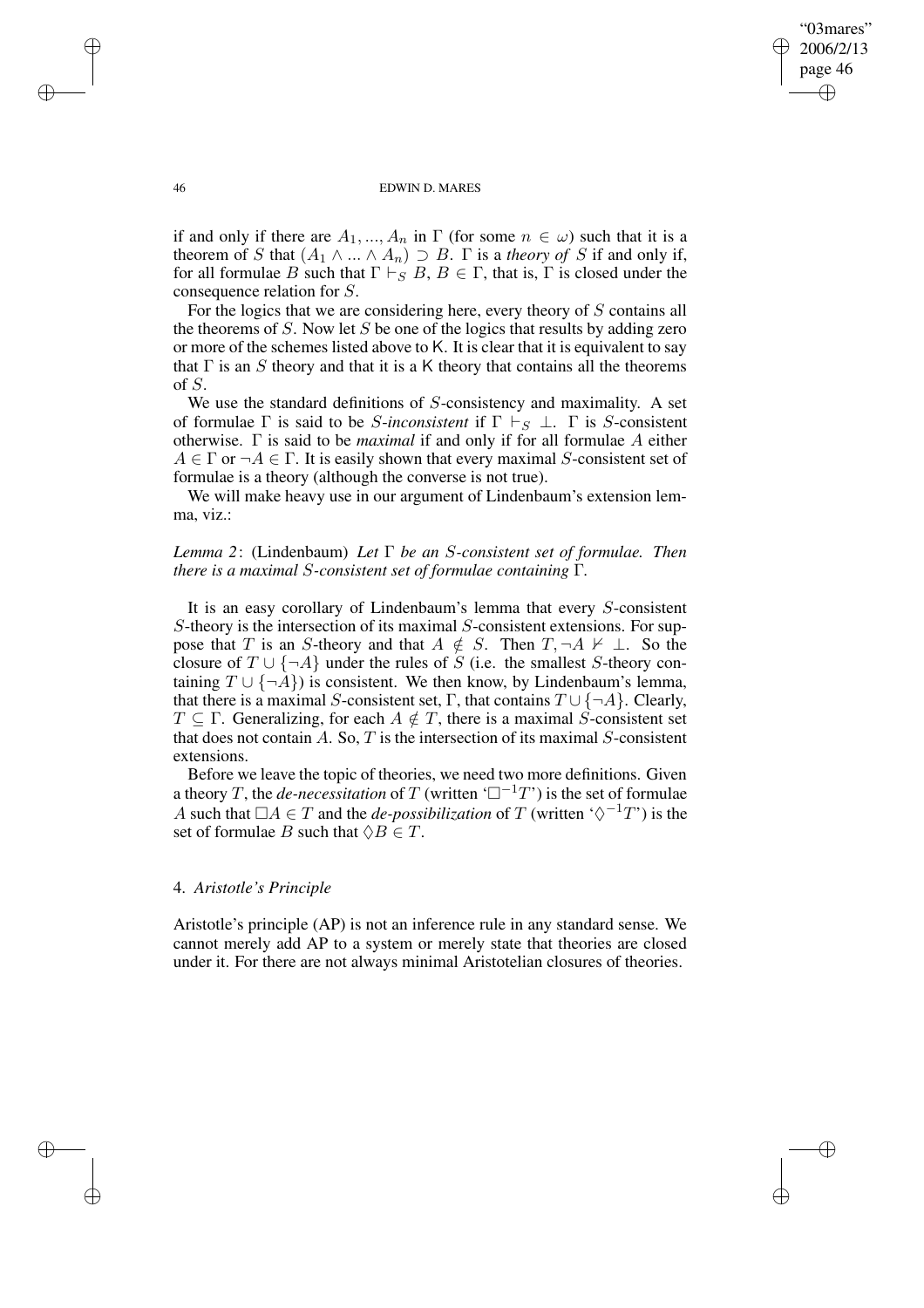#### A NOTE ON ARISTOTELIAN THEORIES 47

✐

✐

"03mares"

Here is a brief argument for this fact. Let  $T$  be a consistent KT-theory that is not Aristotelian (e.g. the set of theorems of  $KT)^3$ . By Lindenbaum's lemma,  $T$  is the intersection of the maximal KT-consistent sets that extend T. Let us suppose that there is more than one maximal KT-consistent set that extends T. Then there is no unique smallest Aristotelian theory that extends T. For every maximal KT-consistent set is Aristotelian and there is no theory that is a subset of every maximal KT-consistent set that extends T and is also bigger than T, since T is the intersection of all these maximal consistent sets.<sup>4</sup>

If there is no unique smallest Aristotelian theory that extends  $T$ , it makes no sense to talk about *the* closure of T under Aristotle's principle. Hence, Aristotle's principle is not an inference rule in any normal sense. But this does not mean that Aristotle's principle is not interesting. As we shall see in what follows, theories that are closed under Aristotle's principle are very interesting indeed.

## 5. *Categoricity*

✐

✐

✐

✐

Aristotelian theories of some modal logics satisfy what we call *categoricity properties*. An S-theory T is said to be  $\Box$ -categorical if for any maximal consistent extensions  $\Gamma$  and  $\Delta$  of T, for all formulae  $A, \Box A \in \Gamma$  if and only if  $\Box A$  ∈  $\Delta$ . Similarly, T is  $\Diamond$ -*categorical* if for any maximal consistent extensions  $\Gamma$  and  $\Delta$  of T, for all formulae  $A, \Diamond A \in \Gamma$  if and only if  $\Diamond A \in$  $\Delta$ .<sup>5</sup>

*Lemma* 3: *Every Aristotelian* K5-*theory is*  $\Diamond$ -categorical.

*Proof.* Suppose that T is an Aristotelian theory. Let  $\Gamma$  and  $\Delta$  be maximal consistent extensions of T. Assume for the sake of a reductio that  $\Diamond A \in \Gamma$ 

<sup>&</sup>lt;sup>3</sup> It is obvious that the set of theorems of KT is not Aristotelian. For  $\neg p$  is not a theorem of KT, for any propositional variable p, but  $\Diamond p$  is not a theorem either. Since the set of theorems of KT is closed under uniform substitution, if  $\Diamond p$  were a theorem, then all instances of  $\Diamond A$ would also be theorems.

 $4$  As an annonymous referee pointed out, the problem here is a symptom of a more general phenomenon.  $A \notin T$  occurs negatively in the definition of an Aristotelian theory. Since these theories are not characterised by a positive inductive definition there is no guarantee of a minimal (or any) fixed point.

 $<sup>5</sup>$  Note that we do not have to specify that the extensions of T are S-consistent, since T</sup> contains all theorems of  $S$  so do its extensions. If they are  $S$  inconsistent, then they will be K inconsistent as well.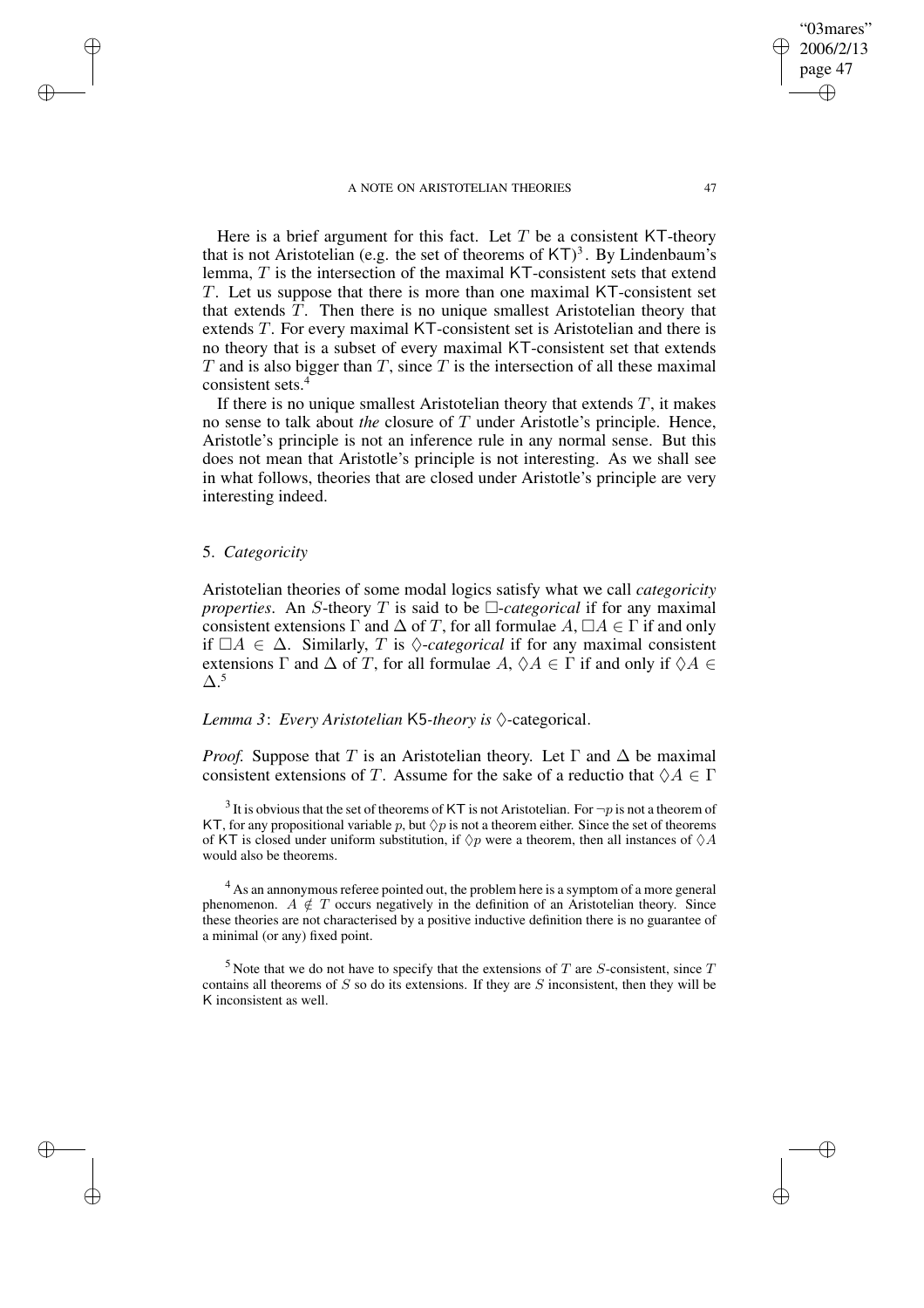✐

### 48 EDWIN D. MARES

and  $\Diamond A \notin \Delta$  for some formula A. Then,  $\Diamond A \notin T$ , i.e.  $\neg \Box \neg A \notin T$ . But, since T is Aristotelian, this implies that  $\Diamond \Box \neg A \in T$ . Thus, by 5, we have  $\Box \neg A \in T$ . Thus,  $\Diamond A \in \Gamma$  and  $\Box \neg A \in \Gamma$  and so, by lemma 1, we have  $\Diamond(A \land \neg A) \in \Gamma$ . But,  $\neg \Diamond(A \land \neg A)$  is a theorem of K and so  $\Gamma$  is inconsistent. Thus, by reductio, T is  $\Diamond$ -categorical.

# *Lemma* 4: Any *Aristotelian* K4-theory that is  $\Diamond$ -categorical is also  $\Box$ -cate*gorical.*

*Proof.* Suppose that T is  $\Diamond$ -categorical. Assume for the sake of a reductio that it is not  $\Box$ -categorical. Then there are maximal consistent extensions of T,  $\Gamma$  and  $\Delta$  and a formula A such that  $\Box A \in \Gamma$  and  $\Box A \notin \Delta$ . Thus,  $\Box A \notin T$  and so  $\neg \Diamond \neg A \notin T$  and, because T is Aristotelian,  $\Diamond \Diamond \neg A \in T$ . By 4, we obtain  $\Diamond \neg A \in T$ . Therefore  $\Box A \in \Gamma$  and  $\Diamond \neg A \in \Gamma$ , hence by lemma  $1, \Diamond(A \land \neg A) \in \Gamma$ . Therefore, T is  $\Box$ -categorical.

We will use these categoricity results later to prove the central theorems of this paper. But they are interesting in their own right. For they tell us that Aristotelian S5 theories are both  $\Box$  and  $\Diamond$ -categorical. To use Lewis' apt phrase, these theories do not allow for modal mysteries — they answer all questions about what is necessary and what is possible.

# 6. *Models*

In this section we set out the semantics we will use in subsequent proofs and some definitions that we use later. We will discuss two sorts of models for our theories: relational and absolute models.

A *relational model* is a triple  $\langle W, R, v \rangle$  such that W is a non-empty set (of worlds),  $R \subseteq W^2$ , and v is a function from propositional variables to subsets of W. Given a relational model  $\langle W, R, v \rangle$ , we define a satisfaction relation,  $\models_{v}$  between worlds and formulae such that for all worlds w, all propositional variables  $p$ , and all formulae  $A$  and  $B$ ,

- $w \models_v p$  if and only if  $w \in v(p)$ ;
- $w \models_{v} A \supset B$  if and only if either  $w \not\models_{v} A$  or  $w \models_{v} B;$
- $w \not\models_v \bot;$
- $w \models_v \Box A$  if and only if, for all  $w' \in W$ , if  $wRw'$ , then  $w' \models_v A$ .

An *absolute model* is a pair  $\langle W, v \rangle$  such that W is a non-empty set and v is a function from propositional variables into  $\mathcal{P}(W)$ . Given an absolute model  $\langle W, v \rangle$  we define a relation  $\models_v'$  between worlds and formulae such that for all worlds  $w$ , all propositional variables  $p$ , and all formulae  $A$  and B,

•  $w \models_v' p$  if and only if  $w \in v(p)$ ;

✐

✐

✐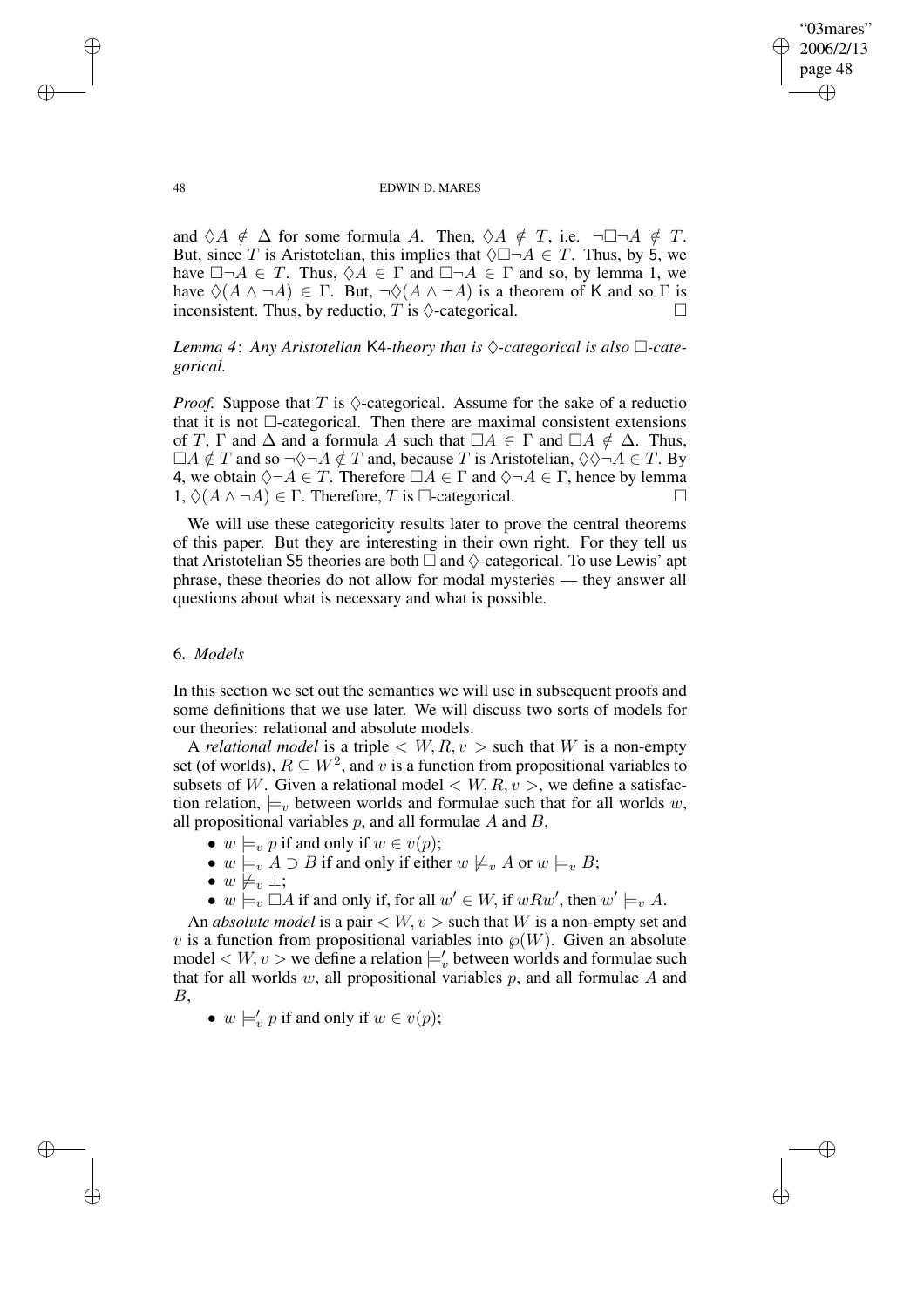#### A NOTE ON ARISTOTELIAN THEORIES 49

- $w \models'_v A \supset B$  if and only if either  $w \not\models'_v A$  or  $w \models'_v B$ ;
- $\bullet \; w \not\models_{v}^{\check\iota} \bot;$

✐

✐

✐

✐

•  $w \models_v' \Box A$  if and only if, for all  $w' \in W$ ,  $w' \models_v' A$ .

The only difference between the satisfaction relation in relational models and that in absolute models is in their truth clauses for necessity.

We say that a relational model  $\langle W, R, v \rangle$  is a model for a theory T if and only if, for all formulae A in T and all  $w \in W$ ,  $w \models_{v} A$ . Similarly, an absolute model  $\langle W, v \rangle$  is a model for T if and only if, for all formulae A in T and all  $w \in W, w \models'_v A$ .

We also use the following definitions. Given a model  $\langle W, R, v \rangle$  (or  $\langle W, v \rangle$  and a world  $w \in W$ ,  $t(w)$  is the set of formulae A such that  $w \models_v A$  (or  $w \models_v' A$ ). And we define

$$
\tilde{W} =_{df} \bigcap_{w \in W} t(w).
$$

## 7. *Metaphysical Theories*

The theories that we are most interested in here are theories about metaphysics. A metaphysical theory is not about what is contingently true of the world, but what is necessarily true, in the sense of metaphysical necessity. It is generally accepted among philosophers that the logic of metaphysical necessity is S5, so we can say that

A theory T is a *metaphysical theory* if and only if (i) T is closed under the rule  $A \in T \Rightarrow \Box A \in T$  (for all formulae A) and (ii) T includes all the theorems of S5.

A metaphysical theory is an "M theory" and an Aristotelian metaphysical theory is an "AM theory".

Theorem 5 below shows that every absolute model characterizes an AM theory.

*Theorem* 5: Let  $\langle W, v \rangle$  *be an absolute model. Then,*  $\tilde{W}$  *is an AM theory.* 

*Proof.* (a)  $\lt W, v >$  is a model for S5. Thus, every S5 theorem is true at every world. Hence, every  $S5$  theorem is in  $W$ .

(b) Suppose that A is in  $\tilde{W}$ . Then  $A \in t(w)$ , for every world w in W. Thus,  $\Box A \in t(w)$  for every  $w \in W$ . So,  $\Box A \in \tilde{W}$ .

(c) Suppose now that  $\neg A \notin \tilde{W}$ . Then there is some world  $w \in W$  such that  $\neg A \notin t(w)$ . Thus, for all  $w' \in W$ ,  $\Box \neg A \notin t(w')$  and so,  $\neg \Box \neg A \in$ 

"03mares" 2006/2/13 page 49

✐

✐

✐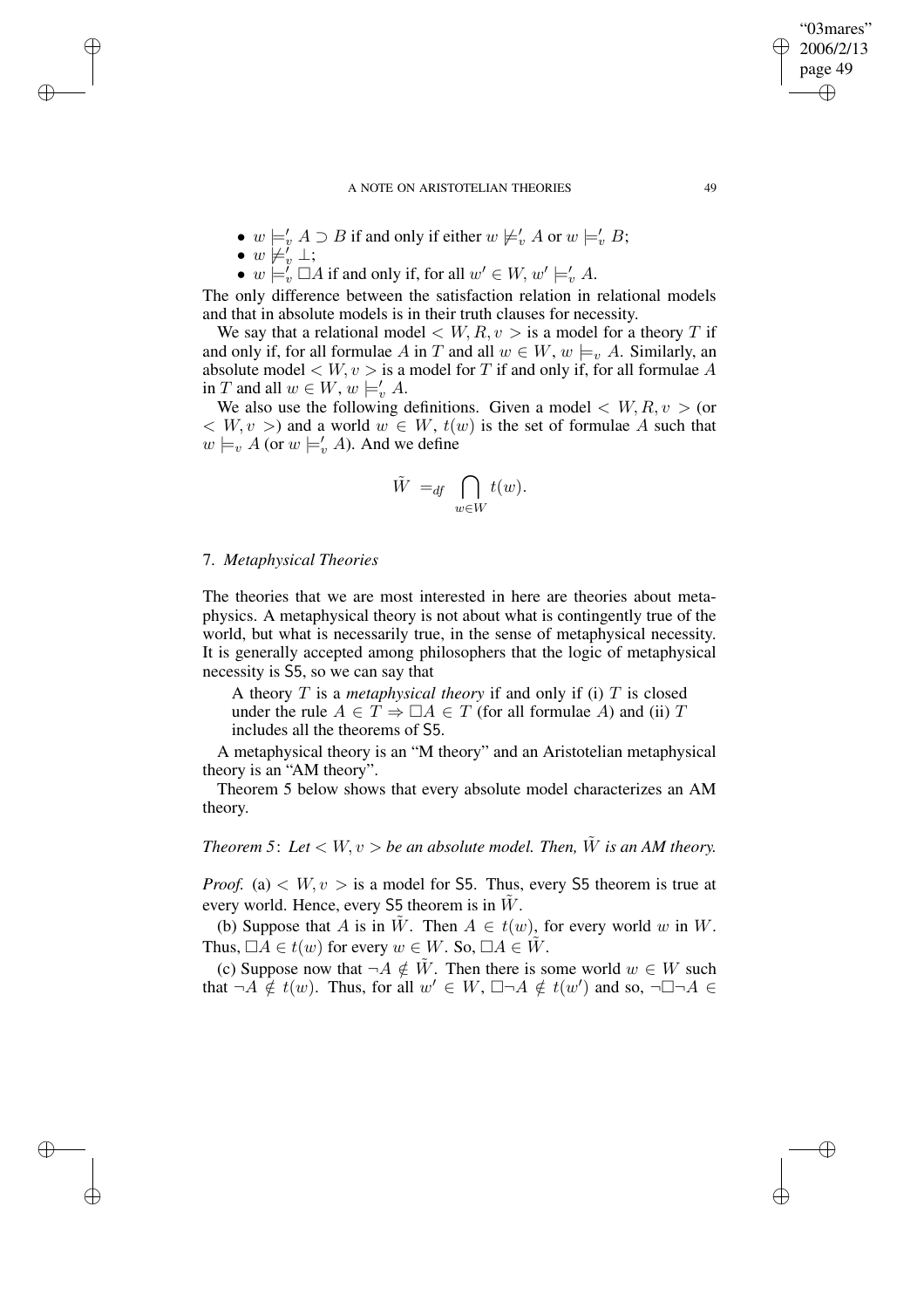✐

#### 50 EDWIN D. MARES

 $t(w')$ . Thus, by the definition of  $\Diamond$ ,  $\Diamond A \in t(w')$ , for all  $w' \in W$ . Hence  $\Diamond A \in \overline{W}$ .

By (a) and (b)  $\tilde{W}$  is an M theory, and by (c)  $\tilde{W}$  is an A theory.

The preceding theorem shows that the theory that captures all the truths in a set of worlds is an AM theory. If  $W$  is the (actual? real?) set of possible worlds and  $v$  is the intended interpretation of our language, then,  $W$  is the *complete* theory of metaphysical necessity and possibility. And  $\tilde{W}$  is an AM theory. Thus the true and complete theory of metaphysics is an AM theory.

### 8. *Canonical Models*

In this section we show that every consistent AM theory  $T$  determines an absolute model  $\lt W$ ,  $v >$  such that  $T = \tilde{W}$ .

We begin with the canonical model for S5. It is a triple  $\langle W_{\text{S5}}, R_{\text{S5}}, v_{\text{S5}} \rangle$ such that  $W_{\text{S5}}$  is the set of maximal S5-consistent sets (henceforth, 'MCS'),  $R_{55} \subseteq W_{55} \times W_{55}$  is such that  $wR_{55}w'$  if and only if  $\square^{-1}w \subseteq w'$ , and  $v_{55}(p) = \{w \in W_{55} : p \in w\}$  for all propositional variables p. Using standard methods (see [2] theorem 6.5), it can be shown that, for each  $w \in$  $W_{\mathsf{S5}}$ ,  $w = t(w)$ . Thus, in this section we will dispense with talk of  $t(w)$  and merely discuss the contents of w.

As is shown in the standard completeness proofs for  $55$ ,  $R_{55}$  is an equivalence relation. Since  $R_{\text{S5}}$  is an equivalence relation, we can divide  $W_{\text{S5}}$ into *R*-*clusters*. For each world w in  $W_{\text{S5}}$ ,  $[w]_{R_{\text{S5}}}$  (henceforth, abbreviated as '[w]') is an R-cluster. It is defined so that, for all worlds  $w' \in W_{55}$ ,  $w' \in [w]$  if and only if  $wR_{\text{S5}}w'$ .

We need the following lemma:

*Lemma* 6: For all  $w \in W_{55}$ ,  $\Diamond A \in w$  if and only if there is a  $w' \in W_{55}$  such *that*  $wR$ <sub>55</sub> $w'$  *and*  $A \in w'$ .

*Proof.* Suppose first that  $\Diamond A \in w$ . Then  $\neg \Box \neg A \in w$ . Since w is consistent,  $\Box \neg A \notin w$ . Then,  $\Box^{-1}w \cup \{A\}$  is consistent and so, by Lindenbaum's lemma, there is a  $w' \in W_{55}$  such that  $wR_{55}w'$  and  $A \in w'$ .

Suppose now that there is a  $w' \in W_{\text{SS}}$  such that  $wR_{\text{SS}}w'$  and  $A \in w'$ . Then,  $\square^{-1}w \cup \{A\}$  is consistent and so  $\square \neg A \notin w$ . Thus, since w is maximal,  $\Diamond A \in w$ .

It can also be shown that  $R_{\text{S5}}$  is symmetrical, transitive, and reflexive (see, e.g., [2] theorems 6.7–6.11). This implies the following lemma:

*Lemma* 7:  $[w] = [w']$  *if and only if*  $w \in [w']$ *.* 

✐

✐

✐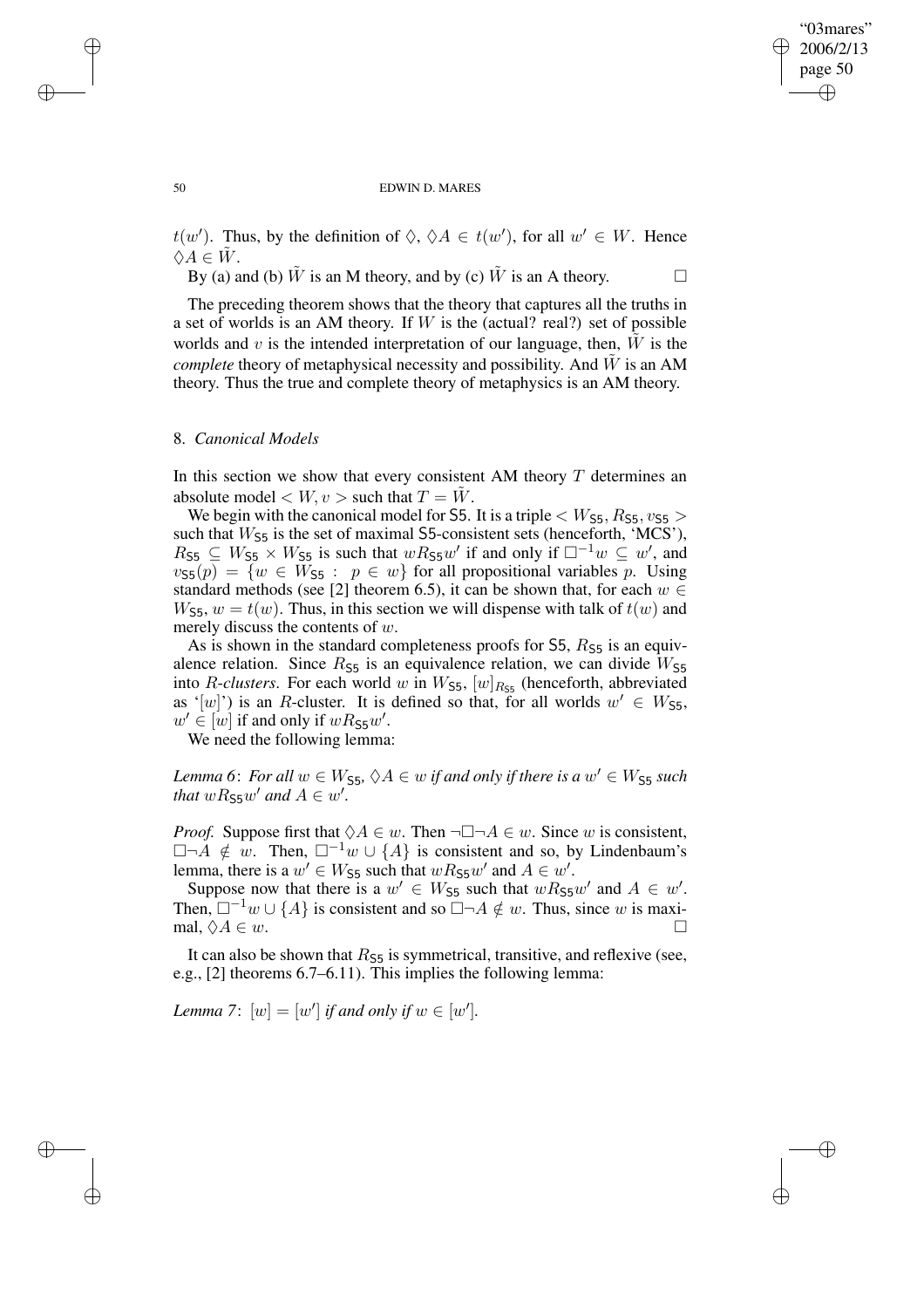We now define a *canonical model for an* S5 *theory* T. The canonical model for T is a triple  $\langle W_T, R_T, v_T \rangle$  such that  $W_T$  is the set of MCS that extend T,  $R_T$  is  $R_{55} \restriction W_T$ , and  $v(p) = \{w \in W_T : p \in w\}$  for all propositional variables p. By Lindenbaum's lemma, we know that  $T$  is the intersection of  $W_T$ .

*Theorem* 8: *If T is an AM theory, then*  $W_T = [w]$ *, for all*  $w \in W_T$ *.* 

*Proof.* Let  $T$  be an AM theory and  $w$  and  $w'$  be MCS that extend  $T$ . By lemmas 3 and 4, T is □-categorical, hence  $\Box^{-1}w = \Box^{-1}w'$ . Moreover, since w' contains all instances of  $\top$ ,  $\square^{-1}w' \subseteq w'$ , so  $\square^{-1}w \subseteq w'$ . Thus,  $wR_Tw'$  and so  $w' \in [w]$ . Therefore, by lemma 7,  $[w'] = [w]$ , Generalizing,  $[w] = W_T.$ 

*Theorem* 9: *If T is an M theory and*  $W_T$  *is an R*-*cluster in*  $\lt W_{55}$ ,  $R_{55}$ , *then* T *is an A theory.*

*Proof.* Suppose that T is metaphysical and that  $W_T$  is an R-cluster in  $\langle W_{55}, R_{55} \rangle$ . Also assume that  $\neg A \notin T$ . Since T is metaphysical, it contains all instances of T, and so  $\Box\neg A \notin T$ . Thus,  $T \cup {\Diamond A}$  is S5-consistent. By Lindenbaum's lemma, there is an MCS  $w \in W_T$  that contains  $T \cup {\{\Diamond A\}}$ . Thus, by lemma 6, there is a  $w' \in W_T$  such that  $A \in w'$ . But then, since  $W_T$  is an R-cluster, by lemma 6, for all  $w'' \in W_T$ ,  $\Diamond A \in w''$ . Therefore, since T is the intersection of  $W_T$ ,  $\Diamond A \in T$ . Hence, T is Aristotelian.

We can think of the set of MCS that extend  $T$  as a natural model for  $T$ . Thus, the model operators work as unrestricted quantifiers over the set of worlds in the natural model for T.

## 9. *Absolute Models for AM Theories*

✐

✐

✐

✐

Let T be an AM theory and  $\lt W, R, v >$  be a relational model for T. Then we will show that  $\langle W, v \rangle$  is an absolute model for T.

*Lemma* 10: For all  $w \in W$ ,  $w \models_v \Box A$  *if and only if, for all*  $w' \in W$ ,  $w' \models_v A$ .

*Proof.*  $\implies$  Suppose that  $w \models_v \Box A$ . Let  $w'$  be an arbitrary world in W. Since  $\lt W, R, v >$  is a model for T, for all  $B \in T$ ,  $w \models_v B$  and  $w' \models_v B$ . Thus,  $t(w)$  and  $t(w')$  are MCS that extend T. By lemma 4,  $\Box^{-1}t(w)$  =  $\Box^{-1}t(w')$ . Since  $\overline{\mathsf{T}}$  is in  $t(w')$ ,  $\Box^{-1}t(w) \subseteq t(w')$ . Thus,  $w' \models_{v} A$ .

"03mares" 2006/2/13 page 51

✐

✐

✐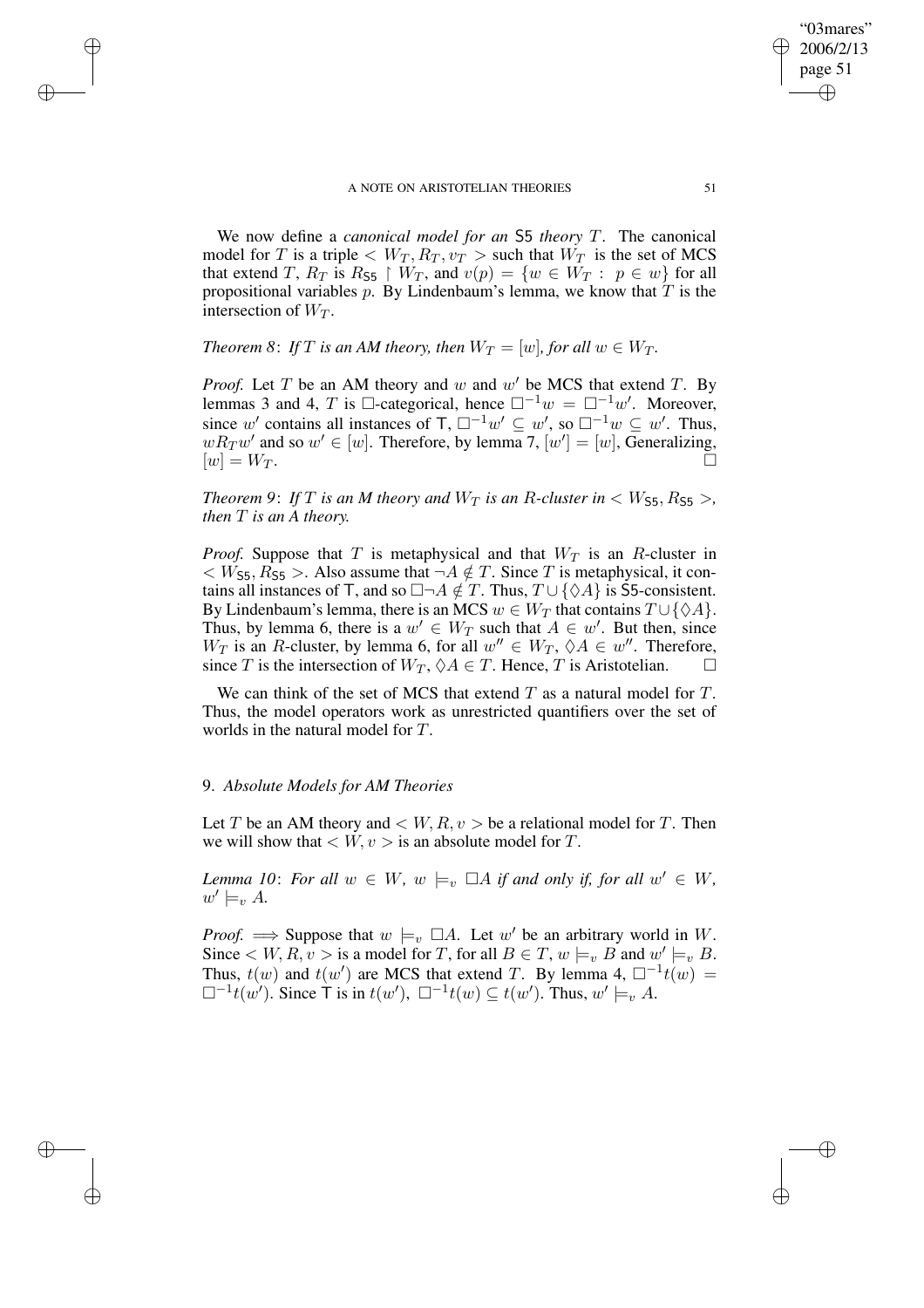✐

### 52 EDWIN D. MARES

← Suppose that, for all  $w' \in W$ ,  $w' \models_v A$ . Then, for all  $w''$  such that  $wRw''$ ,  $w''\models_v A$ . Thus, by the truth condition for necessity,  $w\models_v \Box A$ .  $\Box$ 

*Lemma* 11: For all formulae A and all  $w \in W$ ,  $w \models_{v} A$  if and only if  $w \models'_v A$ .

*Proof.* By induction on the length of A. The cases in which A is a propositional variable, a material conditional, or  $\perp$  are trivial. The case in which  $A = \Box B$  is only slightly more difficult:

$$
w \models'_v \Box B \quad \text{iff} \quad \forall w'(w' \models'_v B) \quad \text{by def of } \models'_v\n\text{iff} \quad \forall w'(w' \models_v B) \quad \text{by inductive hypothesis}\n\text{iff} \quad w \models_v \Box B \qquad \text{by lemma 10}
$$

 $\Box$ 

It follows directly from lemma 11 that theorem 12 holds:

*Theorem* 12: If T is an AM theory and  $\lt W, R, v >$  is a model for T, then  $W, v > is also a model for T.$ 

## 10. *Completeness of AM Theories*

Perhaps the strangest feature of AM theories is that every model for an AM theory characterizes that theory. This means that if an AM theory  $T$  is true at every world in a model  $\langle W, v \rangle$ , then  $\tilde{W} = T$ . This is proven in the following manner.

*Theorem* 13: Let *T* be an AM theory. If  $\lt W, v > i$  and *model* for *T* then  $\tilde{W} = T$ .

*Proof.* Suppose that T is an AM theory and that  $\langle W, v \rangle$  is a model for T. Then,  $T \subseteq t(w)$ , for every  $w \in W$ . So,  $T \subseteq \tilde{W}$ . Thus, it suffices to show that  $\tilde{W} \subseteq T$ . Suppose that  $A \in \tilde{W}$  and assume, for the sake of a reductio, that  $A \notin T$ . Thus,  $\neg\neg A \notin T$ . Since T is Aristotelian,  $\Diamond \neg A \in T$ , hence  $\neg \Box A \in T$ . Since  $T \subseteq t(w)$ , for every  $w \in W$ ,  $w \models'_v \neg \Box A$  for all  $w \in W$ . Thus there is a  $w' \in W$  such that  $w' \not\models_v' A$ . But then  $A \notin \tilde{W}$  contradicting the assumption of the reductio. Therefore,  $\tilde{W} \subseteq T$ .

Theorem 13 says that if T is sound over  $\{< W, v>\}$ , then T is semantically complete over  $\{<\mathit{W},\mathit{v}>\}$ . This is a very surprising result indeed!

✐

✐

✐